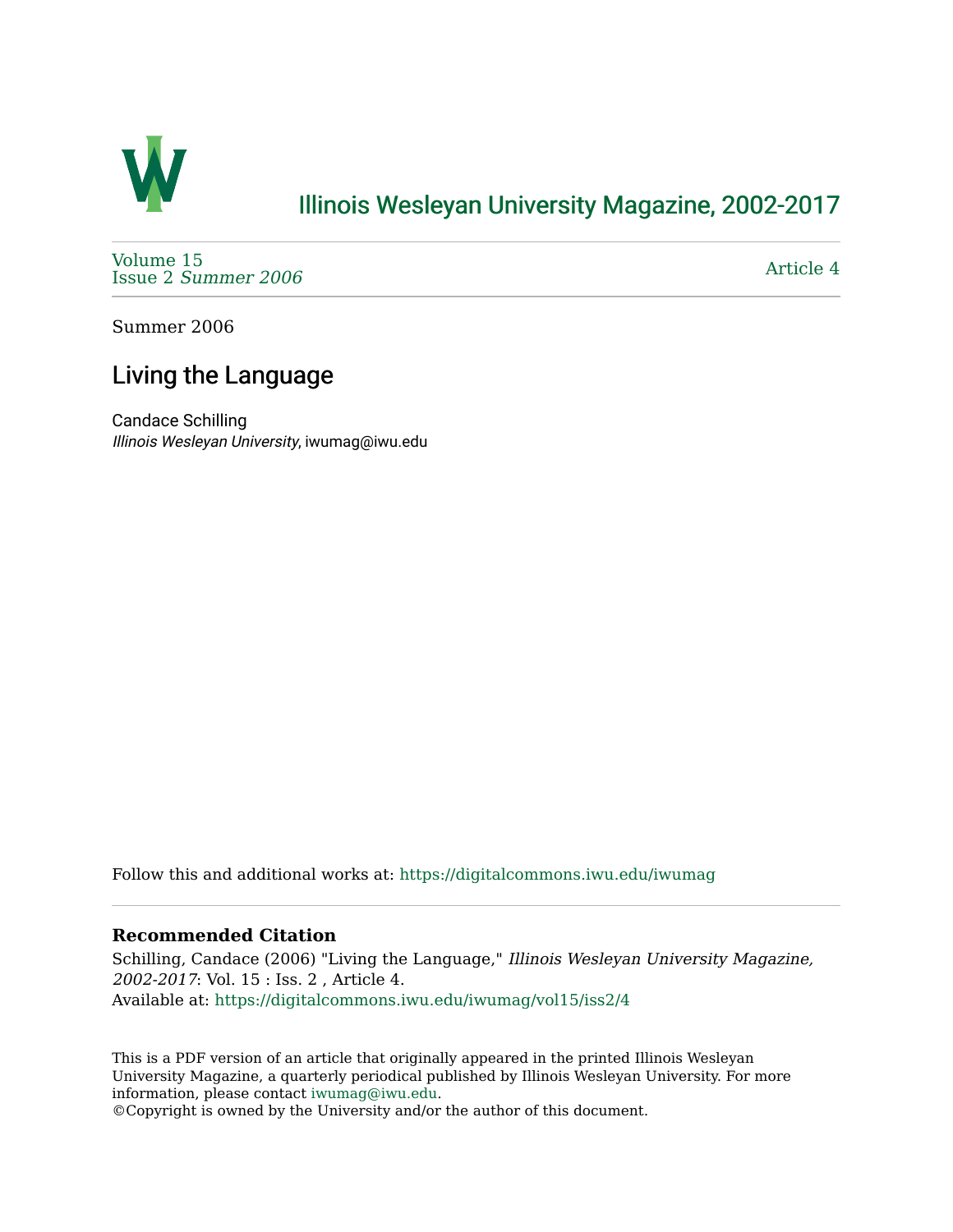# **Living the Language**

**Alumni trio translates their Russian skills into careers with a global focus.**

#### **Story by CANDACE SCHILLING**

Marina Balina, professor of Russian at Illinois Wesleyan, doesn't want students to just learn a language. She wants them to live it. Beyond career preparation or resume building, Balina tries to instill in her students the belief that learning a new language can be "a life-changing experience." Knowing only one language limits not just communication but also the ability to fully understand and enjoy other cultures, she believes. "Language is not just a technical tool," Balina says. "Learning another language means becoming a different person."



When teaching any level of language, Balina likes to share details that bring the nation's or region's culture to life. At left, she shares a matryoshka (nesting doll) with her May Term students prior to the group's departure to Russia. (Photo by Marc Featherly)

Balina underwent such a transformation herself. A native of Russia who earned her Ph.D. at Leningrad State University (now St. Petersburg), Balina joined IWU's faculty in 1989 and is now a member of the University's Department of Modern and Classical Languages and Literatures. When she first emigrated from Russia to America, Balina had limited knowledge of formal grammar "and my conversational skills were almost nonexistent." She smiles as she recalls that, upon entering a pizza parlor, a host asked her family, "For here or to go?" — and they promptly turned on their heels and walked out of the restaurant.

Such experiences have taught Balina that to grasp the "feel" of a nation's or region's culture one must really master the language that is spoken there. That's one reason Balina relishes teaching Russian 101 and "still can't get over the magic" of helping students to "move beyond their fears of studying an unknown subject." No matter what language you study, Balina believes you will benefit from it. "Language is like a living body," she says. Writing, speaking, or reading — everyone can find an area in which to excel. "It is my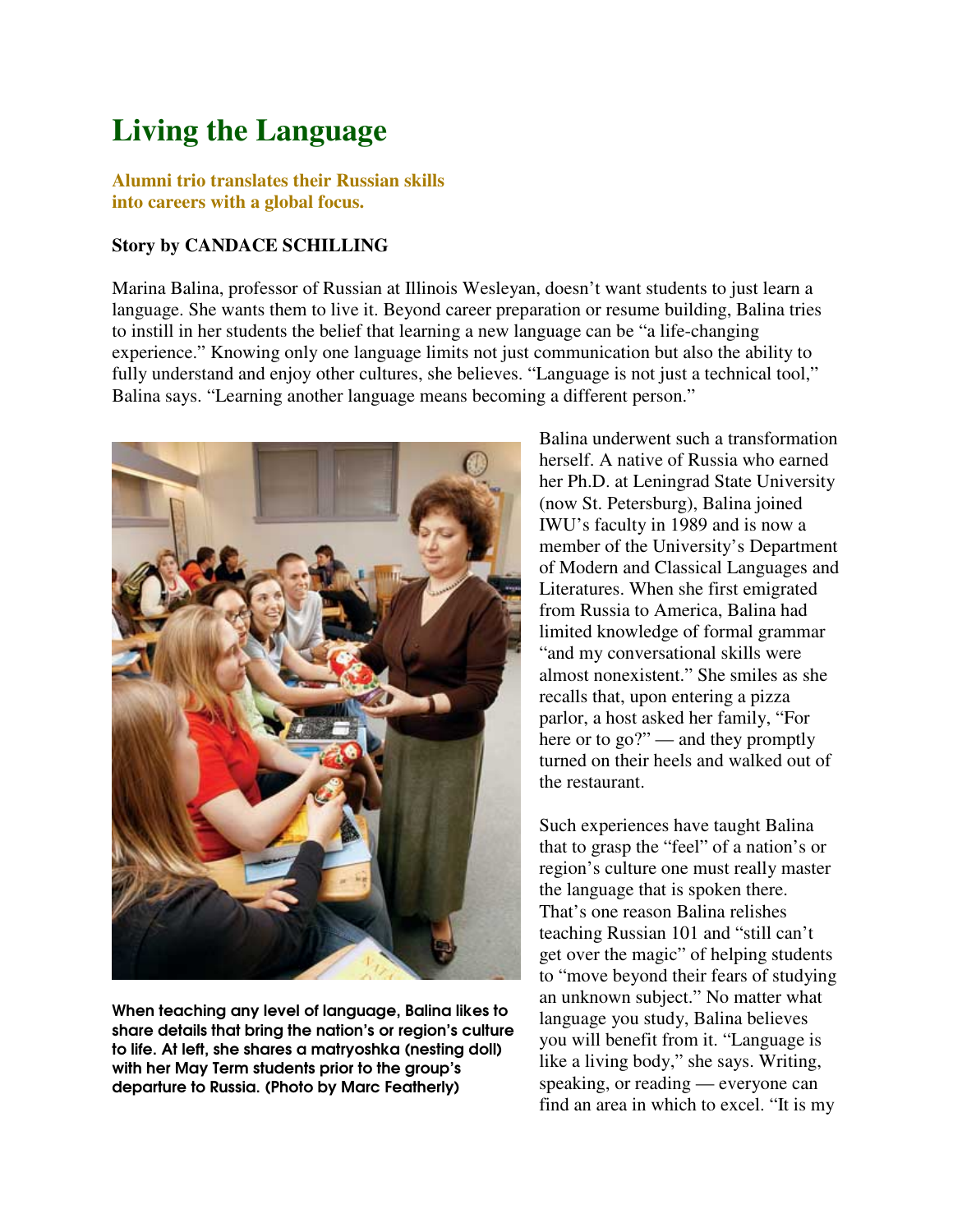firm belief that no one can fail in a language class. If it's taught correctly, it's enjoyable, a feast, a celebration."

Sometimes her students stop after an introductory course; others go on. Although a major in Russian is no longer available, students can choose an international studies major with a concentration in "Russian and Eastern European studies." A minor in Russian language and literature is also offered at Illinois Wesleyan, as are travel courses to Russia. This spring, Balina guided 18 students on a May Term trip through St. Petersburg, Novgorod, and Moscow, where they examined the impact of those cities' cultural histories during three major periods: the Russian Empire, Soviet Russia, and Post-Soviet society.

While Balina promotes the idea that learning a language can change one's life, several of her students have turned that concept into a daily reality in their careers and lifestyles. She says the three alumni whose profiles follow are just a few of Illinois Wesleyan's many language-study graduates who have shown that "the study of language can take you to so many places."

## **Small world, big dreams**

A decision **John Heisel '02** made as a teenager changed his life.

Heisel knew he wanted to spend his junior year of high school as an exchange student. When representatives for the American Field Service (AFS) program brought their catalog to his home in Rockford, Ill., he selected Russia "because I thought it would be 180 degrees different than suburban America."

Heisel says he did not speak a word of Russian when he moved to Tver, a city at the confluence of the Volga and Tvertsa rivers, in August 1996. Although his language teacher in Rockford offered classes in Russian and Spanish, he had chosen to study the latter. One wall of his Spanish classroom carried a poster which read, "Learning a foreign language makes the world smaller."

Heisel remembers scoffing at that message — until he lived abroad. "Living in another country helps you break down stereotypes," he says. Exchange students learn about more than just their host country, according to Heisel, who met international students from Thailand, Brazil, New Zealand, and other countries during his first trip to Russia. "We were all having the same 'fish out of water' experience."

As he lived with his host family for 10 months, he picked up a nice Russian vocabulary — and a passion for the language. After returning to Rockford for his senior year of high school, he continued his study of Russian at a local college.

When Heisel arrived at Illinois Wesleyan, he chose Russian language as his major because "I knew it, I was good at it, and I wanted to continue studying the language." Even so, his personal assessment is that he was a "pretty poor student." Balina recalls, "John was a challenge. He is incredibly gifted and smart, but he never goes a straight path. ... He came [to IWU] with an advanced level of Russian, but he also mixed Russian and English." Heisel admits he initially preferred "developing my lexicon — increasing the number of words I knew" to learning the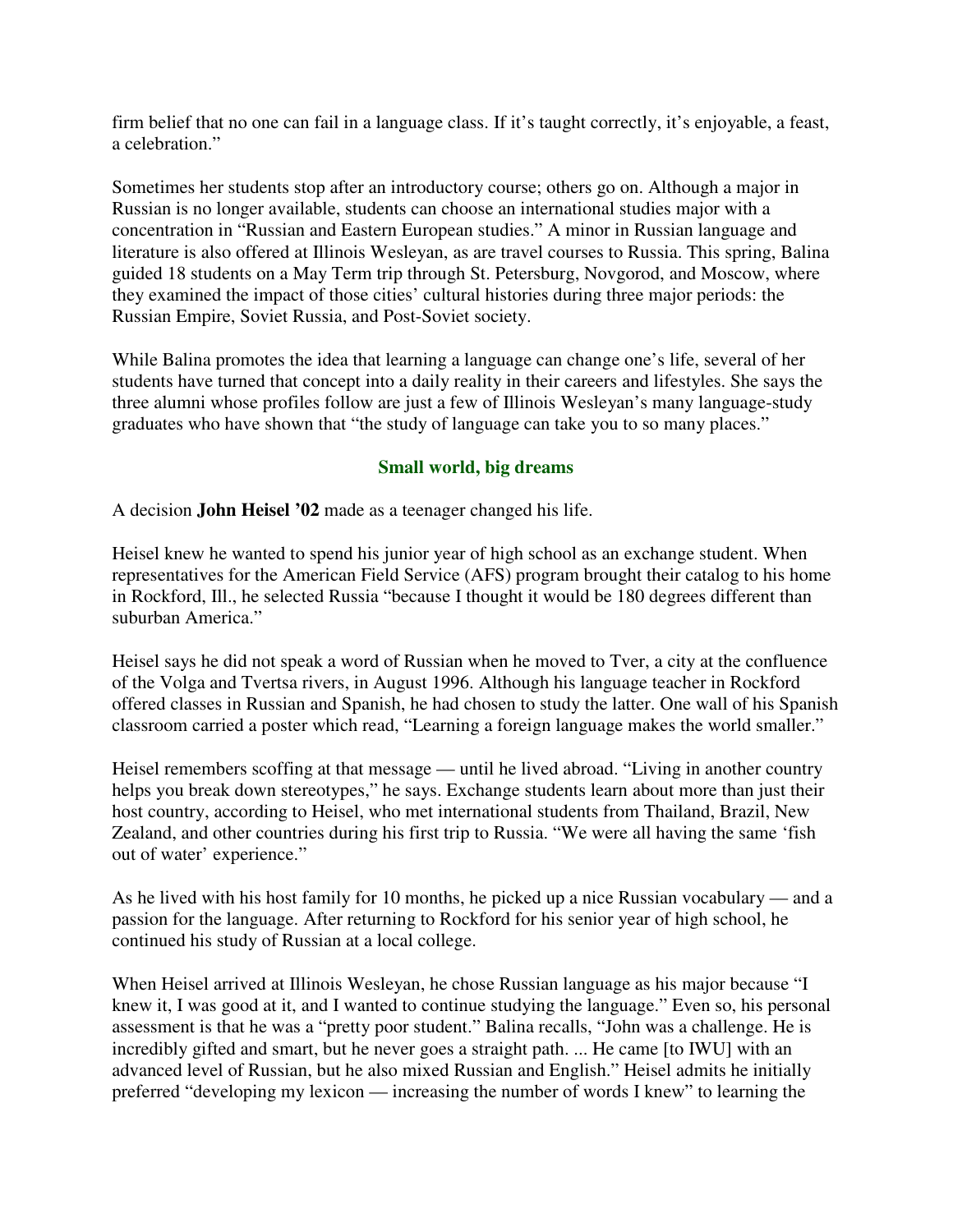complexities of Russian grammar because, although his grammar was poor during his initial stint in Russia, he was understood. However, as the growth of his lexicon plateaued, he began to pick up Russian grammar as well.

Studying the language was not enough to satisfy Heisel's interest in Russia, and in the fall of his junior year, he arrived in Moscow as part of a program run by the University of Arizona for students from multiple universities. He interned for an English-language, alternative newspaper called the *eXile.* By the following summer, he was ready to return to Russia. "I turned 21 in the spring, and I had a little money saved," he says. He contacted the *eXile* independently, asking the staff how much they could pay if he worked that summer. He accepted their offer of \$300 a week — just enough to cover the rent on his Russian apartment.

Though he officially belongs to the Class of 2002, Heisel completed his IWU studies in the fall of 2001. By February 2002, he was living full-time in Russia.

After changing jobs a few times over the course of nine or 10 months in the country, he became the research editor for a bank in Moscow. Once again, Heisel was in a position to learn something new. The role of research editor



Heisel (above) lives and works in Mosow, which he describes as "truly a world-capital city. ... Anything you want to do, you can."

taught him more about the world of finance — something he did not study in college as a Russian major with a minor in philosophy. He hoped to progress to a new position within the bank, but when such a job was not available he made a move to Sovlink, a Russian brokerage firm, in November 2005. Heisel spends his working hours selling stock to fund managers; most of his clients are based in Europe. All of his co-workers are Russian, so Heisel continues to use both English and Russian daily.

When dealing with American clients on the West Coast, he relies heavily on e-mail to overcome the difficulties presented by a time differences. "The Internet makes everything so much easier," he says. E-mail also serves as a link to friends and family in the U.S., since he returns only once or twice each year.

Heisel continues to enjoy life as an "expatriate," living legally in Russia as an American citizen and paying the flat 13-percent tax rate there.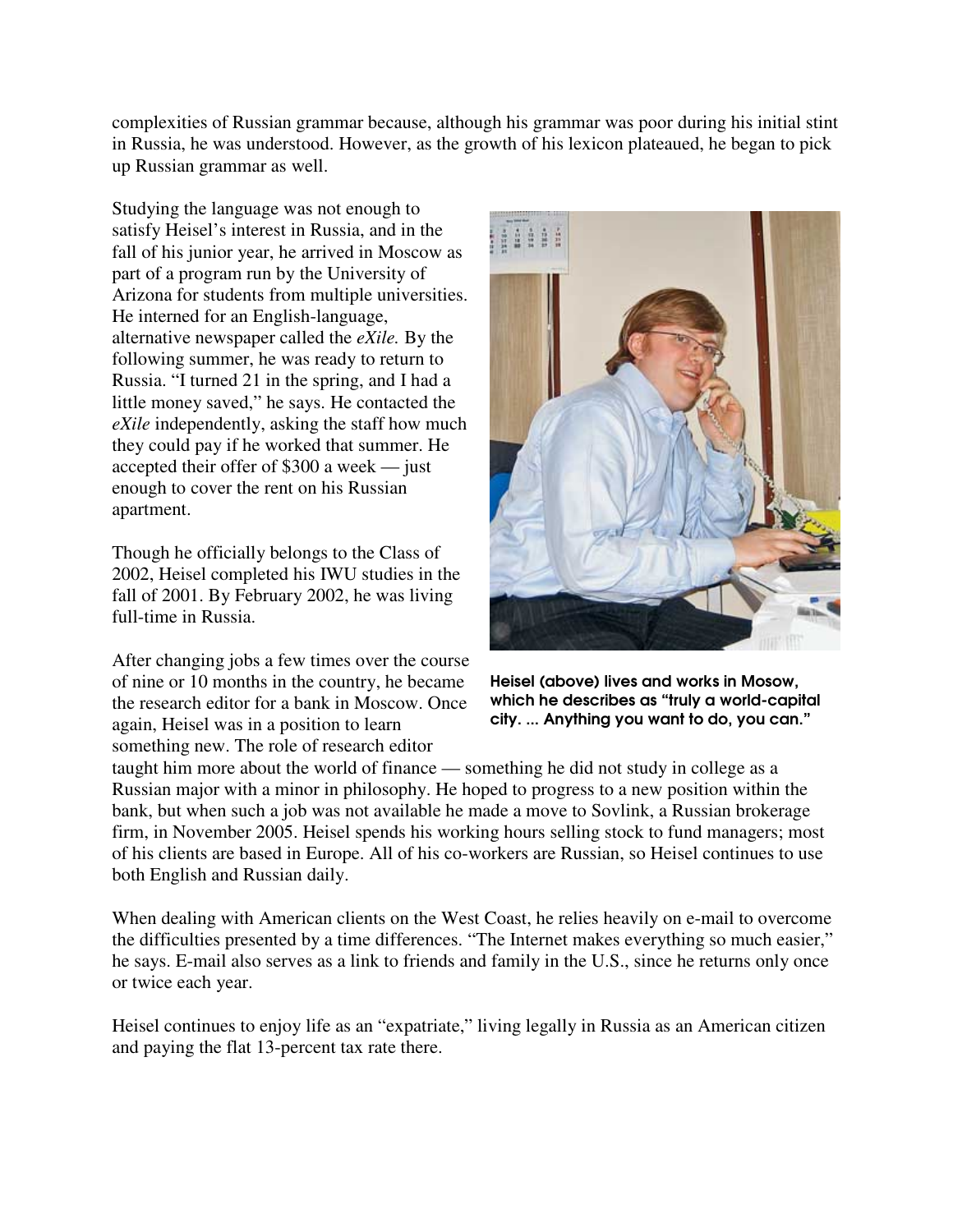Russia is not the drab, gray country a younger Heisel once expected to find. "I had heard people were 'poor,' and yet there were more Mercedes here than I had seen anywhere."

Heisel was glad his interview with IWU Magazine was concluding on schedule, since he planned to watch a live broadcast of the Chicago Cubs game, starting at 11:35 a.m. Chicago time, 8:35 p.m. in Moscow. "Moscow is truly a world-capital city, 24 hours a day ... with color and personality," Heisel says. And after the workday ends, "anything you want to do, you can do."

# **A love affair with language**

After **Meghan Murphy-Lee '93** arrived at IWU in the fall of 1989, the economics major attended the first Russian class offered by the University, taught by Professor Marina Balina. Murphy-Lee discovered more than a passion for the Russian language and culture in her IWU classroom — she found a foundation for her future.

Balina says Murphy-Lee loved the language so much, she did everything possible to become fluent. "She was very serious about it from the beginning — hardworking, dedicated, goaloriented, and self-motivated."

After a few semesters of Russian classes, Murphy-Lee says she wanted to change her major. With no Russian major available at that time, she chose a "contract major" in Russian by working with an advisor to select classes. Balina helped her choose a college in St. Petersburg so she could spend a year studying in Russia to collect enough class credits.

Today, Murphy-Lee has a master's degree in Russian and Slavic languages from the University of Arizona and a Ph.D. from the University of Kansas. Since 2003, she has been a visiting assistant professor of Russian and Slavic studies at the University of Arizona.

Generating more student interest in Russian is a part of her job, she says, and students tend to be pragmatic, asking about the practical uses for the language. "I think right now, Russian is the third-most-spoken language in the world," she says. "There are lots of ways to use a Russian degree — you don't have to teach ... or have a master's degree or Ph.D." For example, Murphy-Lee mentions that Jewish community centers in Tucson hire Russian speakers to work with émigrés. Other career options could take people to Washington, D.C. Adding Russian to a major, such as business, journalism or science, can make graduates more marketable.

"I also tell [students], if you're really interested in something, and you love it, it makes work so much easier," she says. "Even though you have to work hard, your job is a joy, and if you love what you do, things seem to fall into place."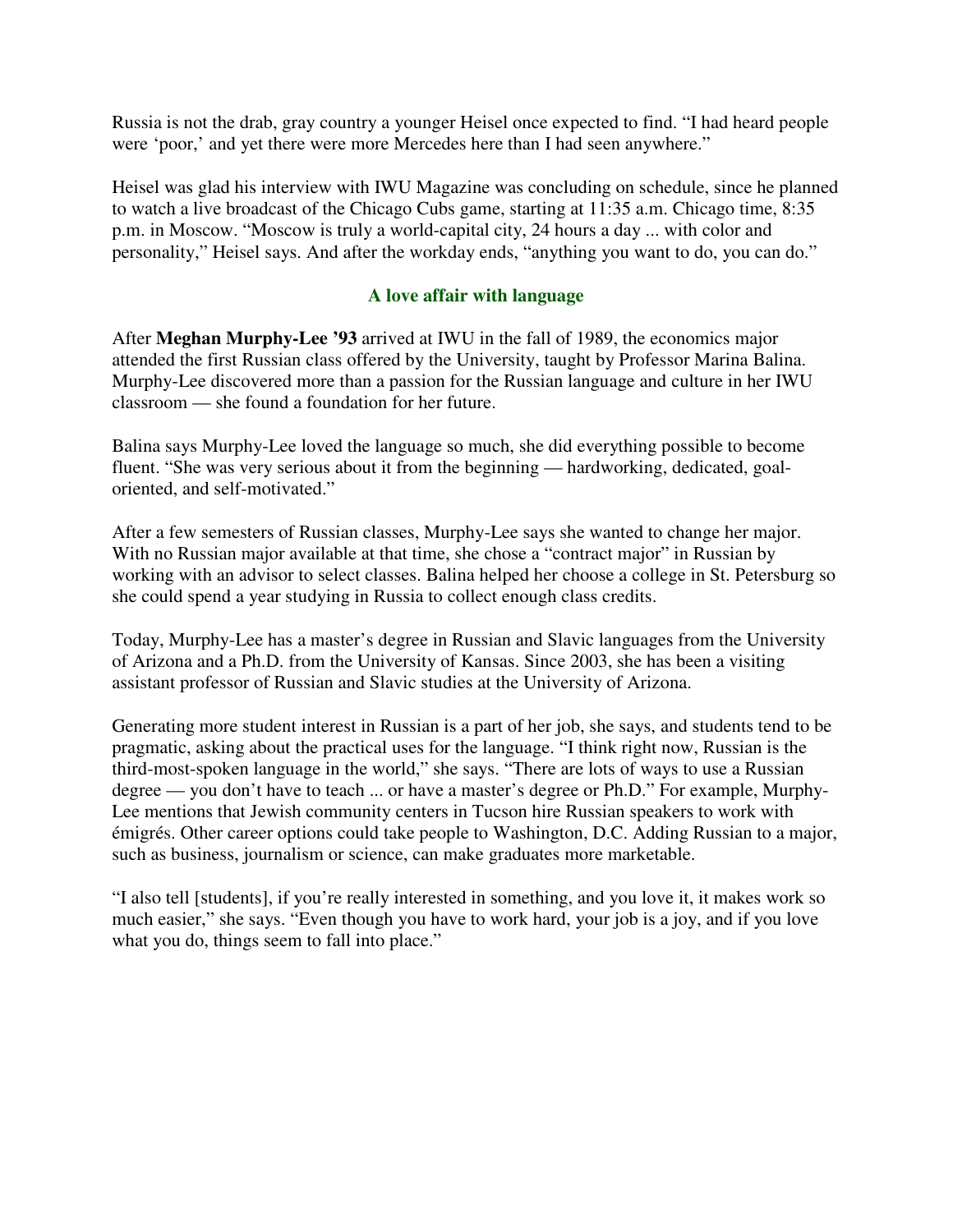

Visits to Russia as a student influenced Murphy-Lee's decision to teach the language.

While things have fallen into place for Murphy-Lee in terms of her career, she says her initial decision to study Russian "wasn't pragmatic at all." She fell in love with the language and later discovered that she adored the culture even more. "I didn't think about finding a job ... The classical music, the literature drew me to Russia — such an exotic place, a mix of East and West. The history is almost like a soap opera."

Murphy-Lee took history courses at Illinois Wesleyan as a part of her major, and the students watched history in the making as the Soviet Union collapsed and the Berlin Wall was torn down. "When we were studying communism, the Soviet Union was falling apart. We talked about it in class as it happened." As she spent a year in Russia (1992-93), she watched "the beginning of the transition into democracy."

Classes with Balina stirred an interest in teaching, and Murphy-Lee now incorporates what she experienced into her own teaching style. "(Balina) was an inspiration," she says. "I wanted to be like that."

Murphy-Lee teaches a general education course

for freshmen. "It's not a language class; it's more of a preparatory course, a culture course like non-Western civilization." Although her classroom holds 300 students, she sometimes has to turn students away. "This semester, we had 100 people on a waiting list."

Also popular is her folklore course, Slavic Folklore in our World: Vampires and Werewolves. When talking about history or folklore, the use of Russian terms is essential, she says, "and this gets them interested" in learning more.

She loves working with students and talking with them. "I try to be very approachable. Professor Balina was always like that. ... You almost feel like you're a part of her family after taking Russian from her."

Technology enables Murphy-Lee to keep even the largest class interactive. "Responder units" equip students to answer her questions and quizzes, and she can also check answers individually to see if a student needs help based on correct and incorrect selections.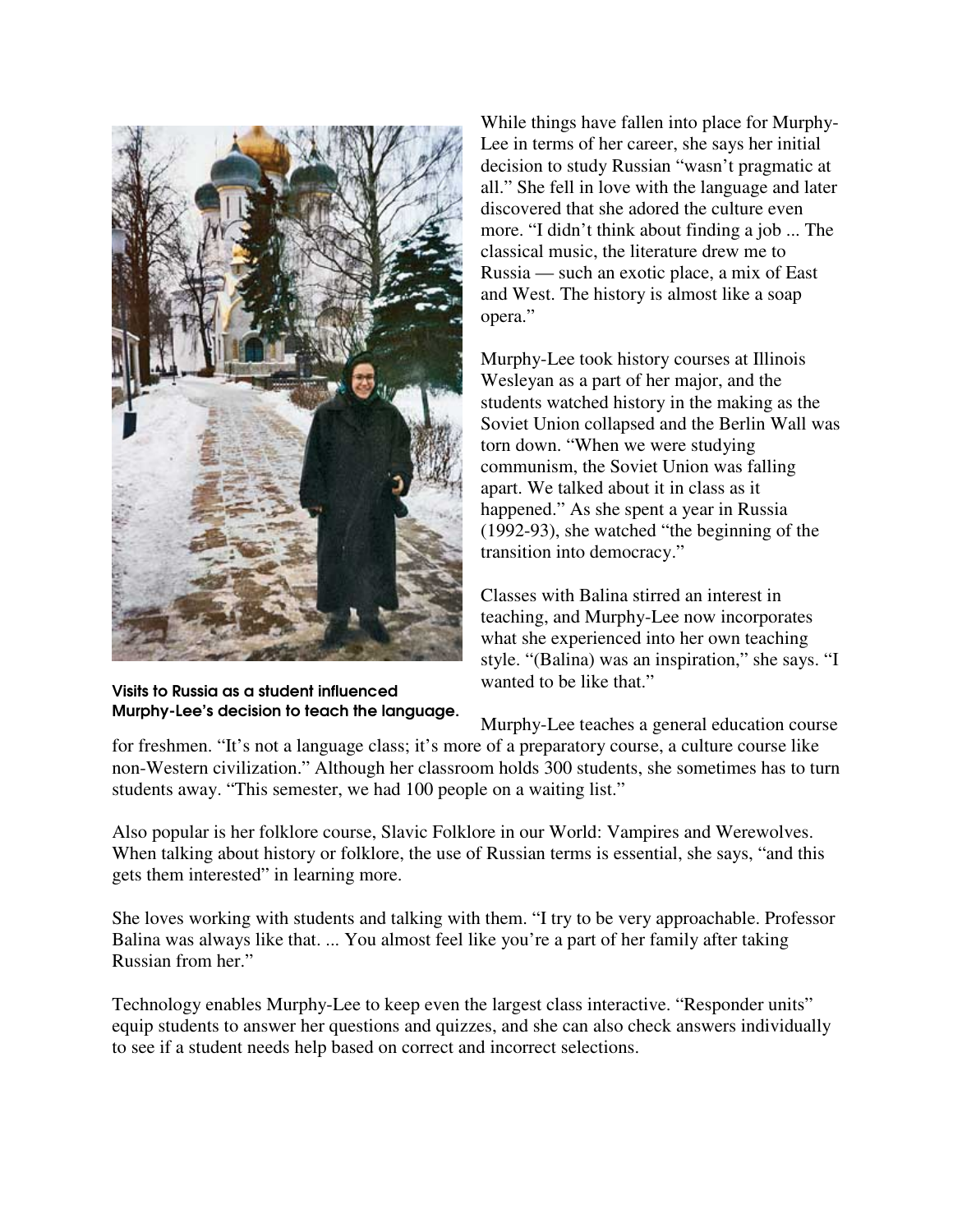Another enjoyable aspect of her role as a professor is the autonomy. "I can create my own rules. When you teach, you can teach the way you want." Teaching is a 12-month job, she says, and the work does not stop at 5 p.m. or when classes end for the summer. She spent the past summer in Moscow participating in a professional development program with other teachers of Russian.

Murphy-Lee has noticed that even though she is not instructing a Russian language course this semester, she finds plenty of opportunities to exercise her skills with former students who come to her with questions. "And sometimes, Russian émigrés come to our department for help," she says.

While she enjoys her students at Arizona, Murphy-Lee says her preference would be to teach in a more intimate setting. "My goal has always been to teach at a small liberal arts school like IWU, where I could have more interaction with my students. You might have to teach more classes, but with only 20-25 students.

"That's where you have the most impact."

## **Found in translation**

In the fall of 1990, **Laurel Nolen** was just another IWU first-year student with an undecided major. With one year of Russian language in her high school transcripts, she signed up for Russian 101.

At the time, she did not see a master's degree and a translation-based career in her future, but Nolen did notice a pattern: Russian was the first class she chose during each enrollment period. Like Murphy-Lee, Nolen decided to earn a "contract major" in Russian.

Balina says Nolen "was a brilliant student from the very beginning. She was trying everything, but she just loved the language — she loved speaking the language."

Even while studying in Russia her junior year, Nolen — whose parents, Richard and Linda Roper Nolen, are both Class of '67 IWU alumni — says a career was not on her mind. "I was taking it one day at a time, learning about the culture and learning as much of the language as I could."

She jokes that after she returned to the States, "Professor Balina said, 'Go to the Monterey Institute [for graduate school],' and I said, 'Yes, Professor Balina.' When she told me there was a program there for interpretation and translation, it just clicked." Nolen would go to the Monterey Institute of International Studies, earning a master's degree in Russian translation and interpretation in 1996. (Translators such as Nolen work with the written word; interpreters work with spoken language.)

Balina's previous life in the Soviet Union gives her a unique perspective as an educator, according to Nolen. "Imagine living under a totalitarian regime, then coming to the freest country in the world where people have the right to think for themselves, but some don't want to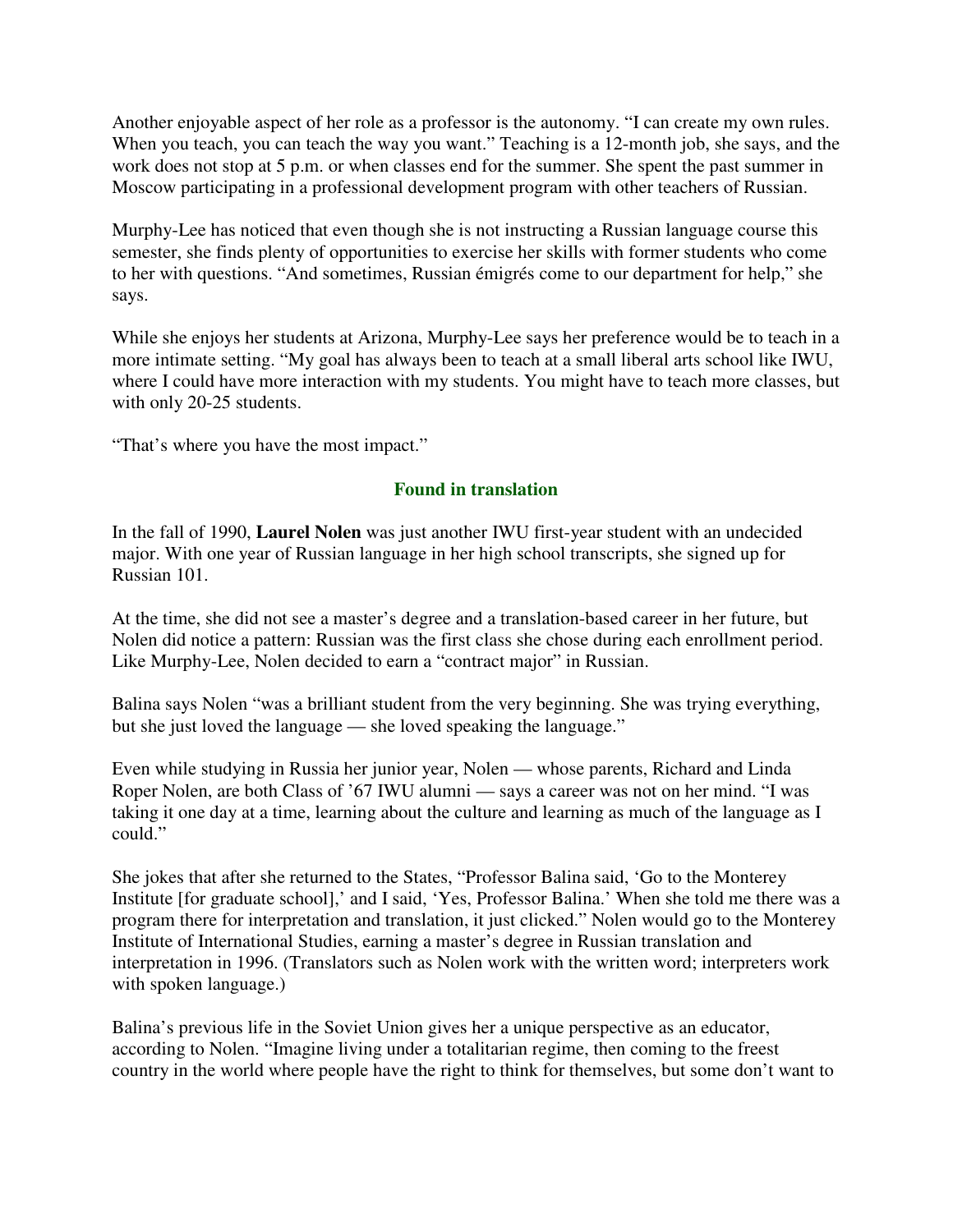or like to." Balina does demand that her students work as independent thinkers, "and that's a good thing," Nolen says.

After completing her studies at the Monterey Institute, Nolen remained in California to work at the institute's Center for Nonproliferation Studies as a research associate/staff translator. "We would read Russian newspapers, trade journals, and other 'open sources.' From that, we could understand what was going on at various nuclear sites." Nolen did some translation work, but spent most of her time supervising graduate students who were reading articles and writing abstracts. Keeping policymakers informed, so they could set good policy, was the goal.

When she heard from a friend who had gotten a job at TechTrans International (TTI), her interest was piqued; by September 2002, Nolen moved to Houston for a job with the company.

NASA is TechTrans' original client, and Russian was the original language



Nolen (above) helps facilitate understanding between Russians and Americans working on the International Space Station.

offered, both for translation/interpretation services and language instruction. Getting Russian and American scientists and astronauts on the same linguistic page was vital due to cooperative ventures such as the International Space Station. Today, TTI offers several languages besides Russian and has branched out to work with multiple clients such as the Department of Energy, the oil and gas industry, and other commercial businesses.

As a translator/editor for TechTrans, Nolen uses her Russian language skills daily during assignments as well as discussions with coworkers. "More than half of the people in the translation department are native Russian-speaking, and everyone knows both languages. Sometimes we're speaking in English, and the next time I have a question we might have a conversation in Russian."

Learning another language provides a taste of literature and culture, not just vocabulary. "When you study a language, you're not just reading dictionaries, you're studying the literature. I read Crime and Punishment in high school. After reading it in Russian, I'm amazed at how much more depth it has."

Even today, she alternates her "pleasure reading" between books in English and books in Russian. Her continued exploration of Russian literature proved particularly useful during a